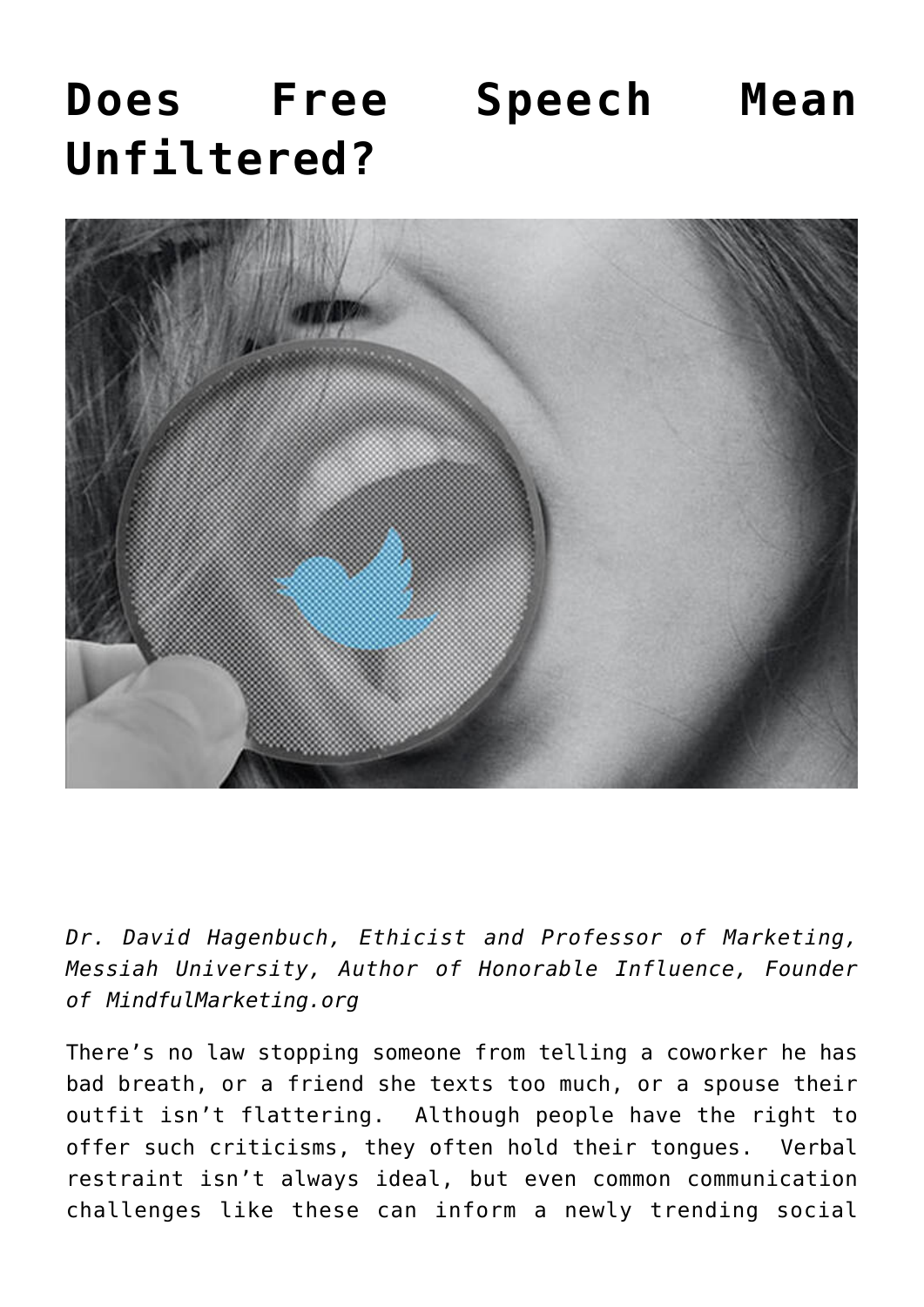imperative—free speech.

Serial entrepreneur and one of the planet's richest people, Elon Musk is buying Twitter— perhaps the world's most pervasive and controversial communication platform. The reasons behind the [\\$44 billion purchase](https://www.theguardian.com/technology/2022/apr/30/elon-musk-why-44bn-vision-for-twitter-could-fall-apart) are likely multifold; however, **Musk claims that one of his primary motivations is to reduce the medium's content moderation and to [allow more free](https://www.theguardian.com/technology/2022/apr/30/elon-musk-why-44bn-vision-for-twitter-could-fall-apart) [speech](https://www.theguardian.com/technology/2022/apr/30/elon-musk-why-44bn-vision-for-twitter-could-fall-apart).**

Free speech is fundamental to democracy: Government of-by-for the people is predicated on individuals speaking their minds, including ideas critical of the government. That's why the [First Amendment to the U.S. Constitution](https://www.britannica.com/event/Arab-Spring) states:

*"Congress shall make no law respecting an establishment of religion, or prohibiting the free exercise thereof; or abridging the freedom of speech, [emphasis added] or of the press; or the right of the people peaceably to assemble, and to petition the Government for a redress of grievances."*

Of course, the nation's founders couldn't have foreseen [social](https://www.commpro.biz/social-media-section/) [media](https://www.commpro.biz/social-media-section/) and how it would be used both to bolster democracy (e.g., Arab Spring in 2010) (1) and to bash people who look or think differently. The founders were people too, who probably fell into petty squabbles and even engaged in personal attacks; however, it's unlikely that second kind of communication is what they intended to protect in amending the constitution.

Nevertheless, because of the First Amendment, there are [no](https://thelawdictionary.org/article/the-legalities-of-hate-speech/) [U.S. laws against hate speech;](https://thelawdictionary.org/article/the-legalities-of-hate-speech/) rather, people are free to say pretty much whatever they want about others, without legal repercussions, as [Black's Law Dictionary explains](https://thelawdictionary.org/article/the-legalities-of-hate-speech/):

*"A person hurling insults, making rude statements, or disparaging comments about another person or group is merely*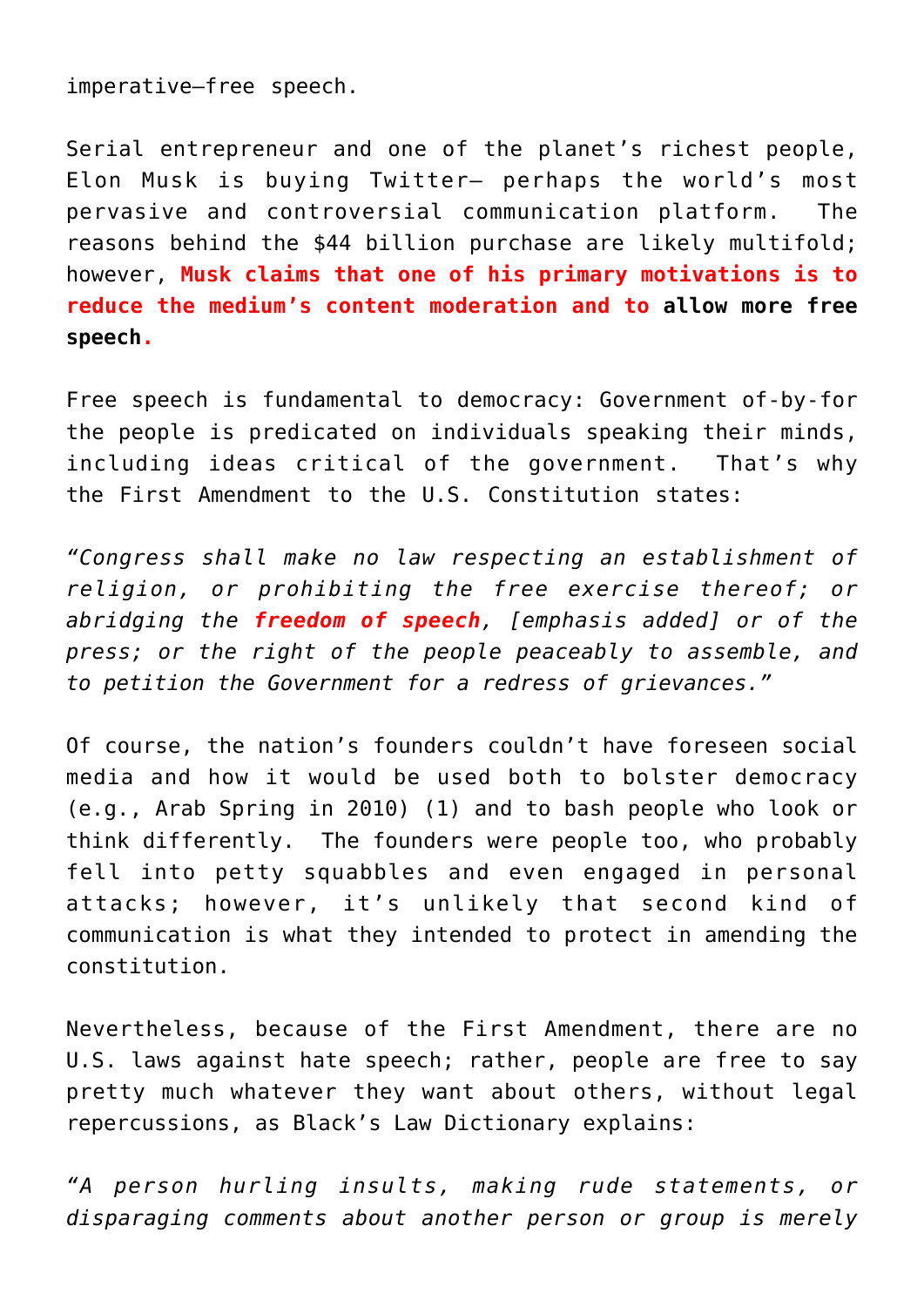*exercising his or her right to free speech. This is true even if the person or group targeted by the speaker is a member of a protected class. According to U.S. law, such speech is fully permissible and is not defined as hate speech."*

So, based on the law alone, people can pretty much let loose: no filter needed. Likewise, **Musk has suggested that people should be able to 'say whatever is legal.'** On April 26, 2022, he [tweeted his stance](https://twitter.com/elonmusk/status/1519036983137509376):

*"By 'free speech,' I simply mean that which matches the law. I am against censorship that goes far beyond the law. If people want less free speech, they will ask government to pass laws to that effect. Therefore, going beyond the law is contrary to the will of the people."*

Although it's true that law and ethics often align, the fit is far from perfect. Some laws even encourage immorality. At a minimum, there's a lag, sometimes of decades or centuries before legislation aimed at correcting ethical failings come to fruition.

For instance, [Jim Crow laws](https://www.history.com/topics/early-20th-century-us/jim-crow-laws) once required physical segregation of people of different races. Likewise, from its inception in 1776, it took the United States nearly two centuries to pass laws forbidding discrimination, namely [Title VII of the Civil](https://www.ftc.gov/policy-notices/no-fear-act/protections-against-discrimination) [Rights Act of 1964.](https://www.ftc.gov/policy-notices/no-fear-act/protections-against-discrimination)

Even now, a [leaked Supreme Court memo](https://www.cnbc.com/video/2022/05/03/demonstrations-erupt-across-the-country-after-memo-leaked-draft-opinion.html) has spawned demonstrations across the country about abortion law. Regardless of whether Roe v. Wade stands or falls, a significant portion of the population will contend that the law does not match morality.

**In short, we all need to be careful of equating what's ethical with what's legal.** More specifically, if legal-moral equivalence doesn't hold for other social issues, why assume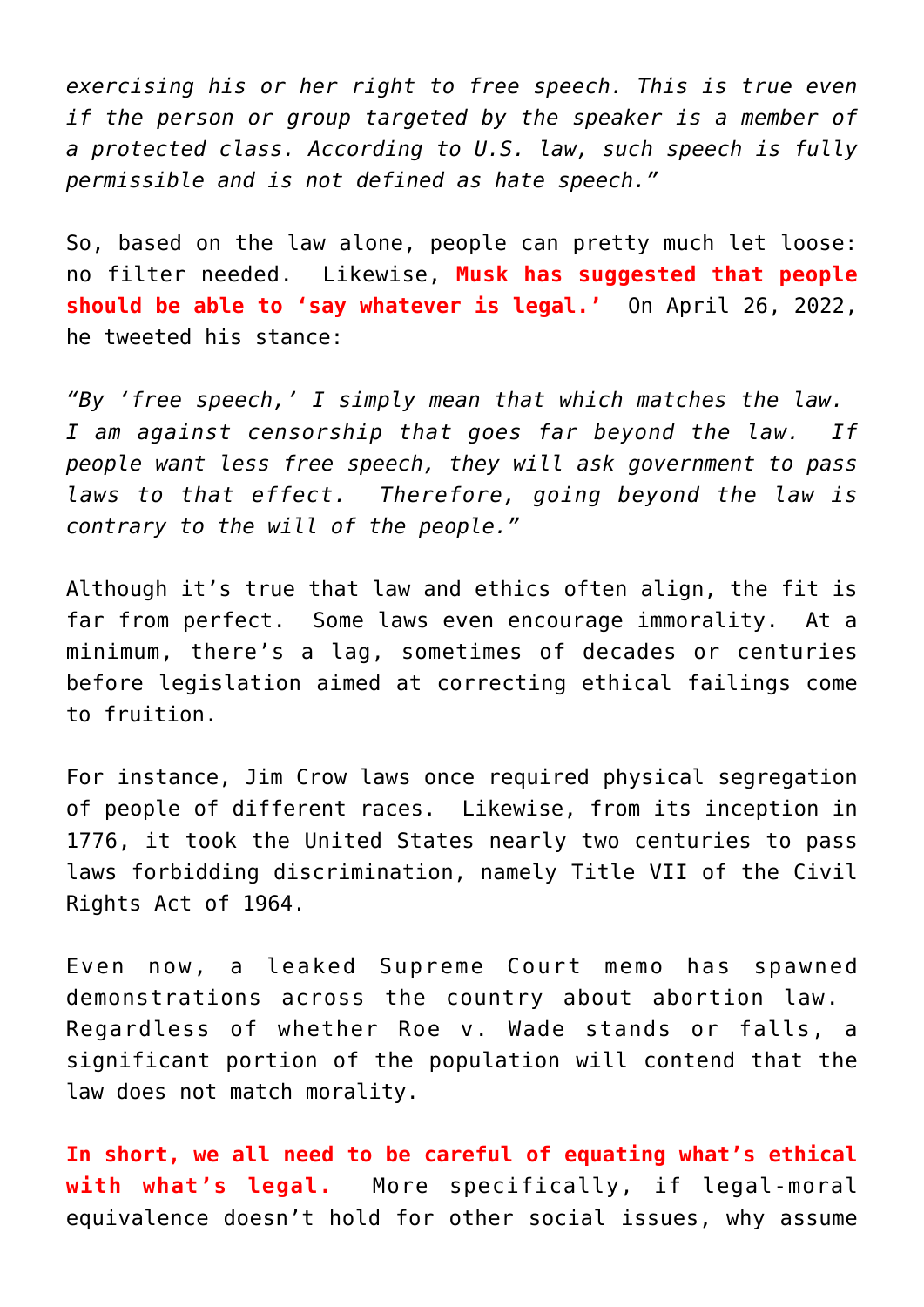it works for communication-related concerns?

So, instead of rushing ahead with the reasoning, "Because the law allows us to say anything, we should," individuals and organizations should collect their thoughts and consider three *free speech amendments*:

*1) Practice Self-Restraint*: Most people place limits on how much they eat, sleep, watch TV, etc., for their own good and sometimes because their actions impact others. Why not apply the same principle of self-control to our words? This adapted, time-honored moral axiom couldn't be more apropos, 'just because we can say it doesn't mean we should say it.'

In speaking, as in many other things in life, less can be more, and sometimes saying nothing is best. When a baseball infielder mishandles a ground ball that allows the other team to score and win the game, nothing good comes from the coach berating him for his error. The player knows he made a mistake and already feels very badly about it. **Even in cases when we're free to speak, sometimes our thoughts are better left unsaid.**

*2) Ensure What We're Saying is True*: With social media and little effort, anyone can say practically anything to anyone anywhere in the world, which makes it all-the-more important to prioritize truthfulness. We should be confident of the veracity of what we say, as well as what we share from others. If we're not certain something is true, we should at least provide a clear disclaimer or even better, wait until we know.

Alec Hill [describes deception](https://www.amazon.com/Just-Business-Christian-Ethics-Marketplace/dp/0830851984) as encouraging someone to believe something that you don't believe yourself. That kind of intentional manipulation of the truth is unconscionable. However, it's also negligent to forward unverified information. **A fundamental cost of free speech is the time**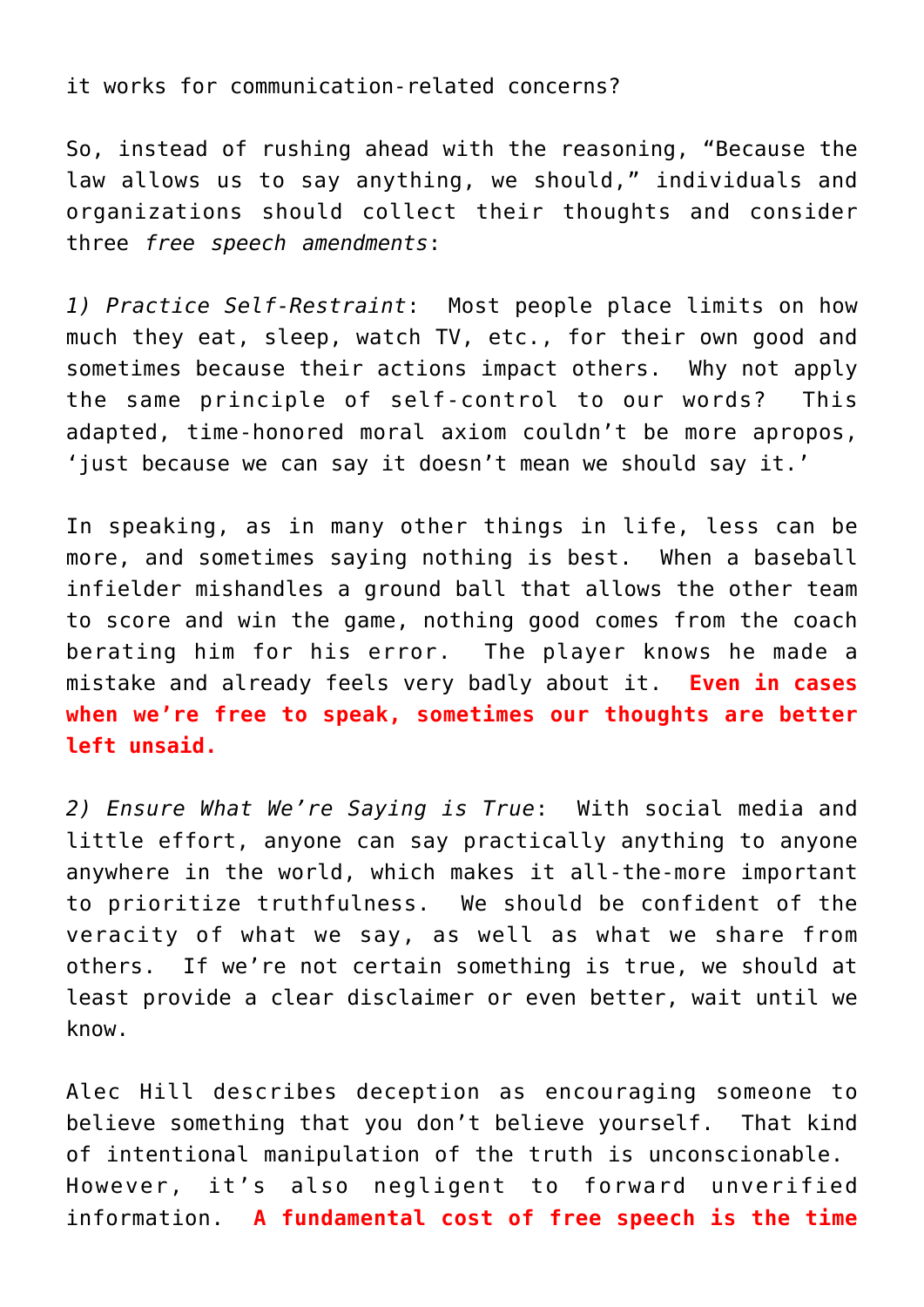**and effort it takes to ensure the accuracy of what we say.**

*3) Take Care in How We Say Things*: We've all heard the sentiment, 'It's not just what you say, it's how you say it.' We've also experienced how much better it feels to receive a constructive critique versus caustic criticism.

When in person, nonverbal communication like welcoming body language and a friendly tone of voice can temper a message that's not particularly positive. **Similarly, a forwardlooking frame is often better than a back-facing one.** For instance, rather than belittling a person for what they did wrong, "You were so bad!!" focus on the action and project a positive future one: "It might be better to . . ." Both are free speech, but the latter will almost always elicit a more favorable reaction.

Do the preceding three recommendations restrict free speech? In the sense that they urge us not to say everything we think or to say things the way we first think them, yes . On the other hand, 'filtering' in the ways described above adds value to the communication by casting the sender in a more positive light and making it more likely that the recipient will take action.

By virtue of their many media-related roles, marketers and Musk have unique opportunities to influence mass communication and interpersonal conversations. Filtered communication is still free speech. It's also ["Mindful Marketing.](http://www.mindfulmarketing.org/)"